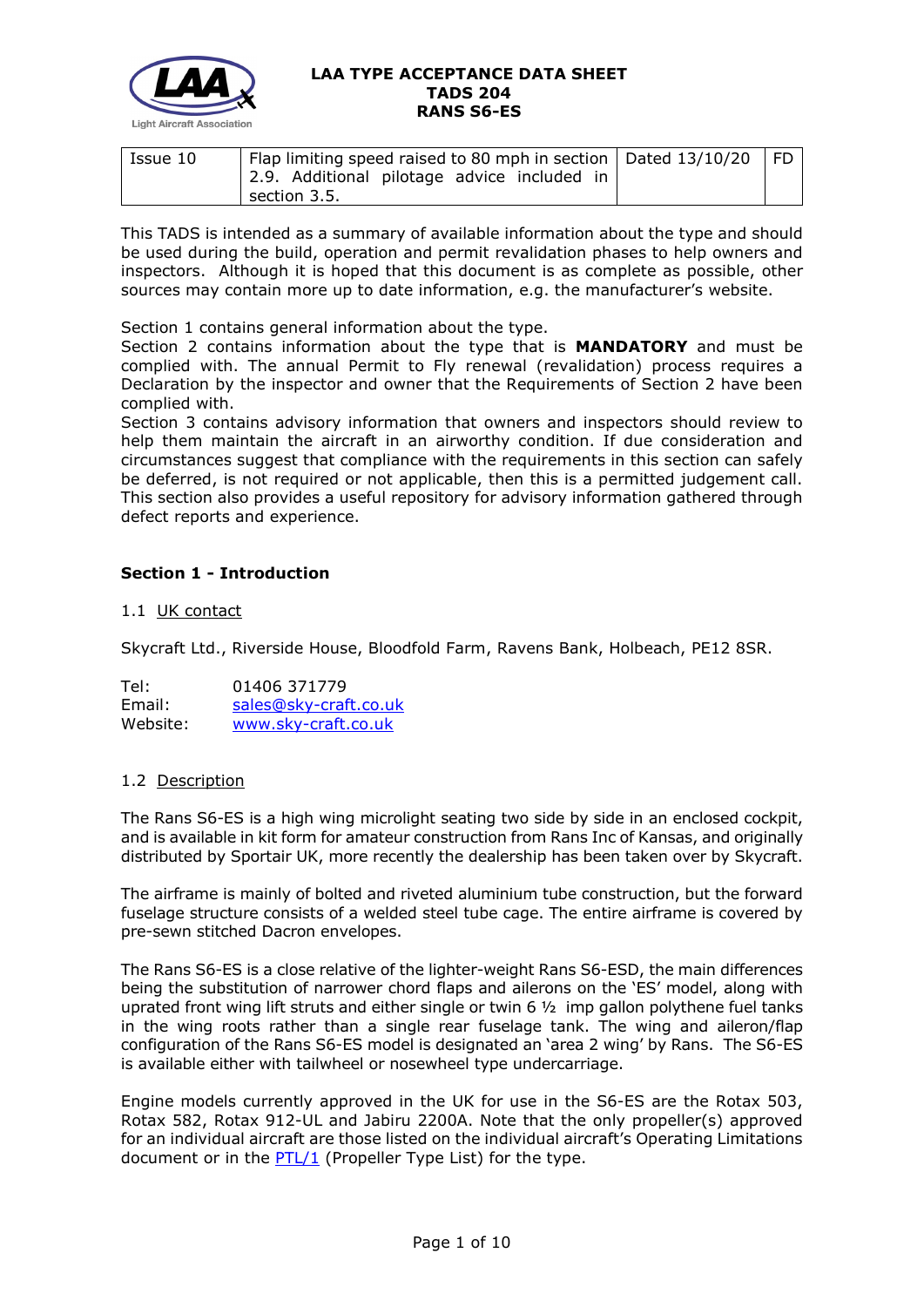

The Rans S6-ES is a microlight aeroplane with a maximum gross weight normally of 450 kg but restricted to 430 kg with the Rotax 503 option, for performance reasons.

## **Section 2 – Mandatory information for owners, operators and inspectors**

At all times, responsibility for the maintenance and airworthiness of an aircraft rests with the owner. Condition No 3 of a Permit to Fly requires that: *"the aircraft shall be maintained in an airworthy condition".* 

## 2.1 Fast Build Kit 51% Compliance

The contents of the standard fast build kit is accepted as compliant with the 51% 'major portion' requirements on the basis that it is the same kit standard that has been accepted as 51% compliant by the FAA.

## 2.2 Build Manual

Rans provide a comprehensive build manual for the S6-ES, referred to by Rans as an 'S6-ES Coyote II'.

## 2.3 Build Inspections

Build inspection schedule 9 (Tubular aircraft). Inspector approval codes A-A, A-M, K or M. Inspector signing off final inspection also requires 'first flight' endorsement.

## 2.4 Flight Manual

A set of pilot's notes for the Rans S6-ES are included in the build manual.

## 2.5 Mandatory Permit Directives

Applicable specifically to this aircraft type:

[2003-017 R1](http://www.lightaircraftassociation.co.uk/engineering/TADs/204/mpd2003017r1.pdf) Restraint harnesses of unsatisfactory type<br>2003-018 R1 Restraint harnesses condition Restraint harnesses condition

Also check the LAA website for MPDs that are non-type specific [\(TL2.22\)](http://www.lightaircraftassociation.co.uk/engineering/TechnicalLeaflets/Operating%20An%20Aircraft/TL%202.22%20non-type%20specific%20MPDs.pdf).

## 2.6 LAA Required Modifications (including LAA issued AILs, SBs, etc)

Several modifications were required by the LAA for acceptance of the type in the UK, as follows:

| LAA-204-001 | Idler arm in elevator control pushrod          |
|-------------|------------------------------------------------|
| LAA-204-002 | Positive locking of control surface hinges     |
| LAA-204-003 | Elevator bungee type trim addition of markings |
| LAA-204-004 | (not applicable to S6-ES model)                |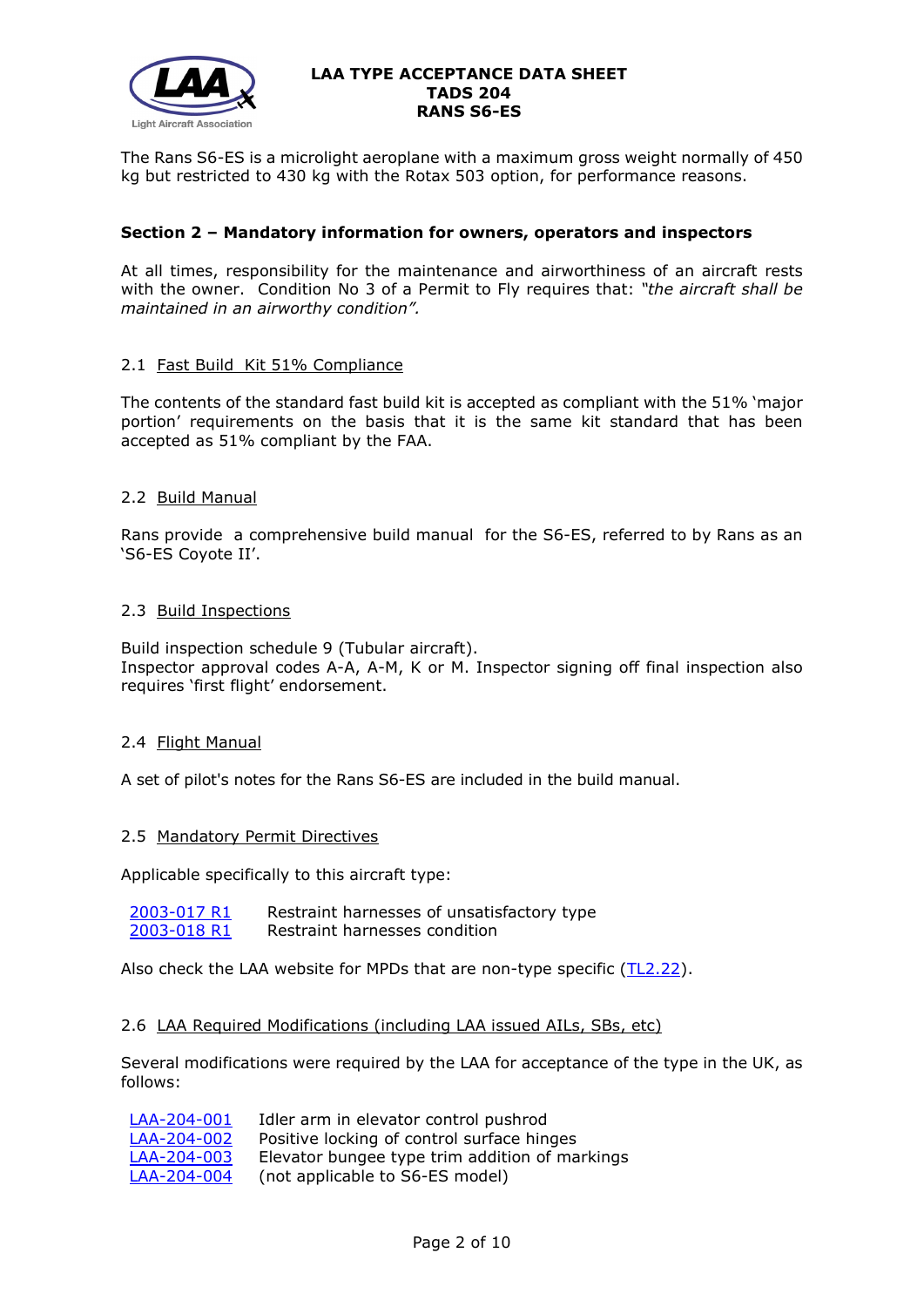

| LAA-204-005 | Tab type elevator trim $-$ addition of trim tab stops and pivot wire |  |
|-------------|----------------------------------------------------------------------|--|
|             | locking                                                              |  |
| LAA-204-006 | Cockpit static source                                                |  |
| LAA-204-007 | Gascolator fitted forward of firewall                                |  |
| LAA-204-008 | Fire resistant type rubber fuel pipe substituted in engine           |  |
|             | compartment                                                          |  |
| LAA-204-009 | Fuel filler cap forward facing vent placards                         |  |
| LAA-204-010 | Pilot and Passenger restraint harness. (Add swivel fitting - MPD     |  |
|             | 2003-017 refers)                                                     |  |
| LAA-204-011 | Inspection of seat harness condition (MPD 2003-018 also refers)      |  |
| MOD/204/012 | Flying wire cable attach tangs - cracking                            |  |

2.7 Additional engine operating limitations to be placarded or shown by instrument markings

Notes:

- Refer to the engine manufacturer's latest documentation for the definitive parameter values and recommended instruments.
- parameter values and recommended modernicities.<br>- Where an instrument is not fitted, the limit need not be displayed.

| With Rotax 503 engine: | Max CHT: 250°C (normal 180-220°C)<br>Max difference: 20°C<br>Max EGT: 650°C (normal 460-580°C)<br>Max difference: 25°C                                                                             |
|------------------------|----------------------------------------------------------------------------------------------------------------------------------------------------------------------------------------------------|
| With Rotax 582 engine: | Max CHT: 150°C (normal 110-130°C)<br>Max difference: 10°C<br>Max EGT: 650°C (normal 500-620°C)<br>Max difference: 25°C<br>Max Coolant temp: 80°C                                                   |
| With Jabiru 2200A:     | Max CHT: $210^{\circ}$ C<br>Oil temp: $50-110$ °C<br>Oil pressure 125-525 kPa @3100 RPM                                                                                                            |
| With Rotax 912-UL:     | Maximum CHT: 150°C<br>Max Coolant Temp: 120°C (with 50/50 Glycol/water<br>coolant)<br>Oil Temp Limits: 50°C to 140°C (Normal 90-110°C)<br>Oil Pressure: 2-5 Bar<br>Minimum Fuel Pressure: 0.15 bar |

## 2.8 Control surface deflections

| Ailerons     | Up: $x^{\circ}$ $\pm x^{\circ}$   |
|--------------|-----------------------------------|
|              | Down: x° ±x°                      |
| Elevators    | Up: $30^\circ \pm x^\circ$        |
|              | Down: 20° ±x°                     |
| Elevator tab | Up: $17^\circ \pm x^\circ$        |
|              | Down: 20° ±x°                     |
| Rudder       | Left: $x^{\circ}$ $\pm x^{\circ}$ |
|              | Right: x° ±x°                     |
| Flap         | Down: 40-45°                      |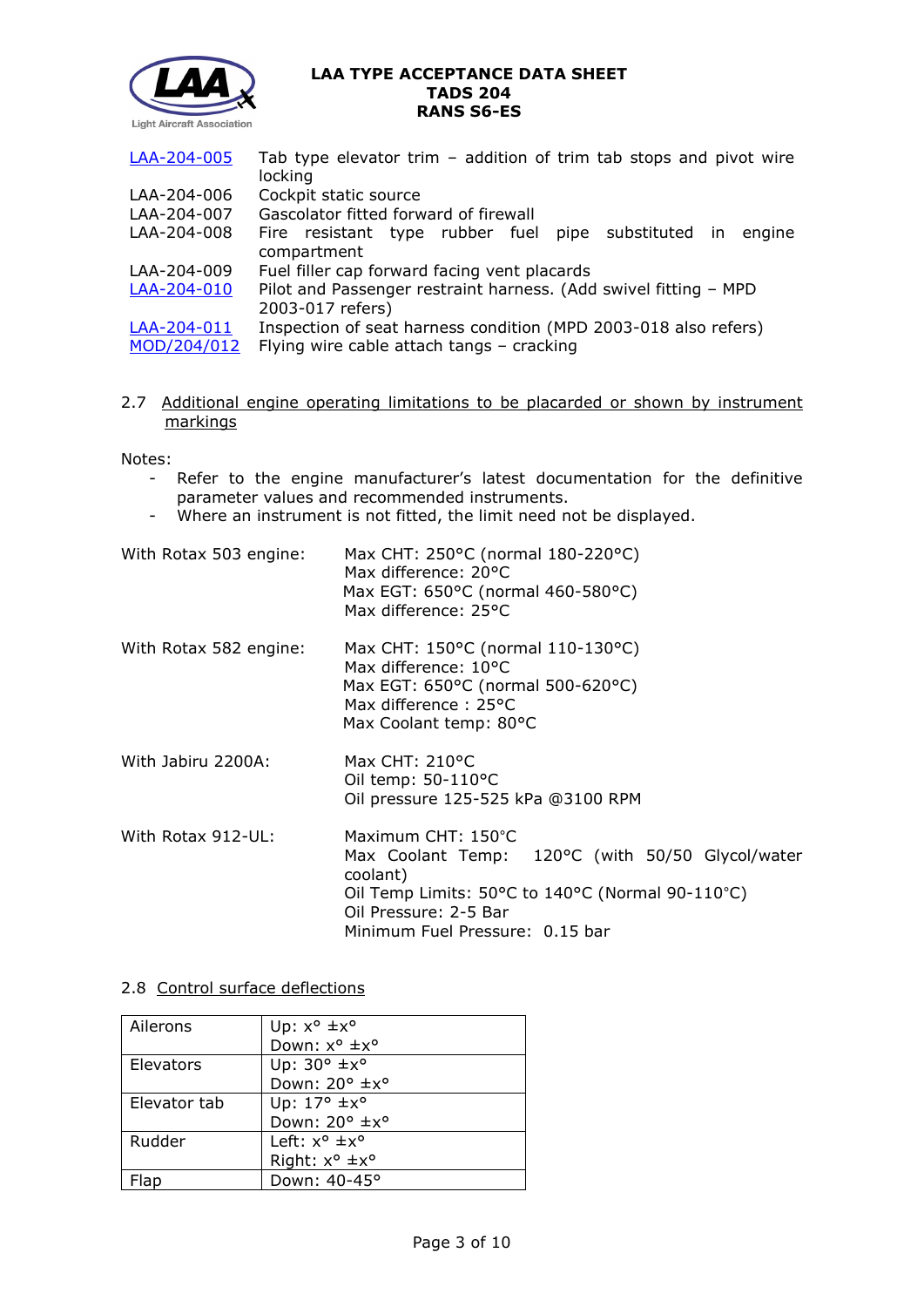

#### 2.9 Operating Limitations and Placards

(Note that the wording on an individual aircraft's Operating Limitations document takes precedence, if different.)

- 1. Maximum number of occupants authorised to be carried: two
- 2. The aircraft must be operated in compliance with the following operating limitations, which shall be displayed in the cockpit by means of placards or instrument markings:
	- 2.1 Aerobatic Limitations
		- The aeroplane is permitted to fly only for non-aerobatic operation. In this context, non-aerobatic operation includes:
		- i) any manoeuvre necessary for normal flying.
		- ii) intentional stalls from level flight.
		- iii) steep turns in which the angle of bank does not exceed 60 degrees. Intentional spinning is prohibited.
	- 2.2 Loading Limitations (with Rotax 503 engine)

Maximum Total Weight Authorised: 430 kg

CG Range: 62.5 inches to 71.0 inches aft of datum at up to 295 kg, 66.0 to 71.0 inches aft of datum at 430 kg. Linear variation between 295 kg and 450 kg

Datum Point is: rear face of the propeller

Loading Limitations (with Rotax 582 engine)

Maximum Total Weight Authorised: 450 kg

CG Range: 62.5 inches to 71.0 inches aft of datum at up to 295 kg, 66.0 to 71.0 inches aft of datum at 450 kg. Linear variation between 295 kg and 450 kg

Datum Point is: rear face of the propeller

Loading Limitations (with Rotax 912-UL engine)

Maximum Total Weight Authorised: 450 kg

CG Range: 62.5 inches to 71.0 inches aft of datum at up to 295 kg, 64.0 to 71.0 inches aft of datum at 450 kg. Linear variation between 295 kg and 450 kg

Datum Point is: rear face of the propeller

Loading Limitations (with Jabiru 2200A engine)

Maximum Total Weight Authorised: 450 kg

CG Range: 62.5 inches to 71.0 inches aft of datum at up to 295 kg, 66.0 to 71.0 inches aft of datum at 450 kg. Linear variation between 295 kg and 450 kg

Datum Point is: a point 2.0inches forward of the rear face of the  $propeller<sup>1</sup>$  $propeller<sup>1</sup>$  $propeller<sup>1</sup>$ 

2.3 Engine Limitations (Rotax 503 engine and Rotax 582 engine) Maximum Engine RPM: 6800 Maximum continuous engine RPM: 6500 Engine Limitations (Rotax 912-UL engine) Maximum Engine RPM:5800 Maximum continuous engine RPM: 5500

<span id="page-3-0"></span> $1$  Note that this relates to the Jabiru engine, standard Jabiru engine mount and standard Jabiru propeller flange. If these items are not fitted, the equivalent datum is a point 1290 mm forward of the front face of the lower wing strut fitting.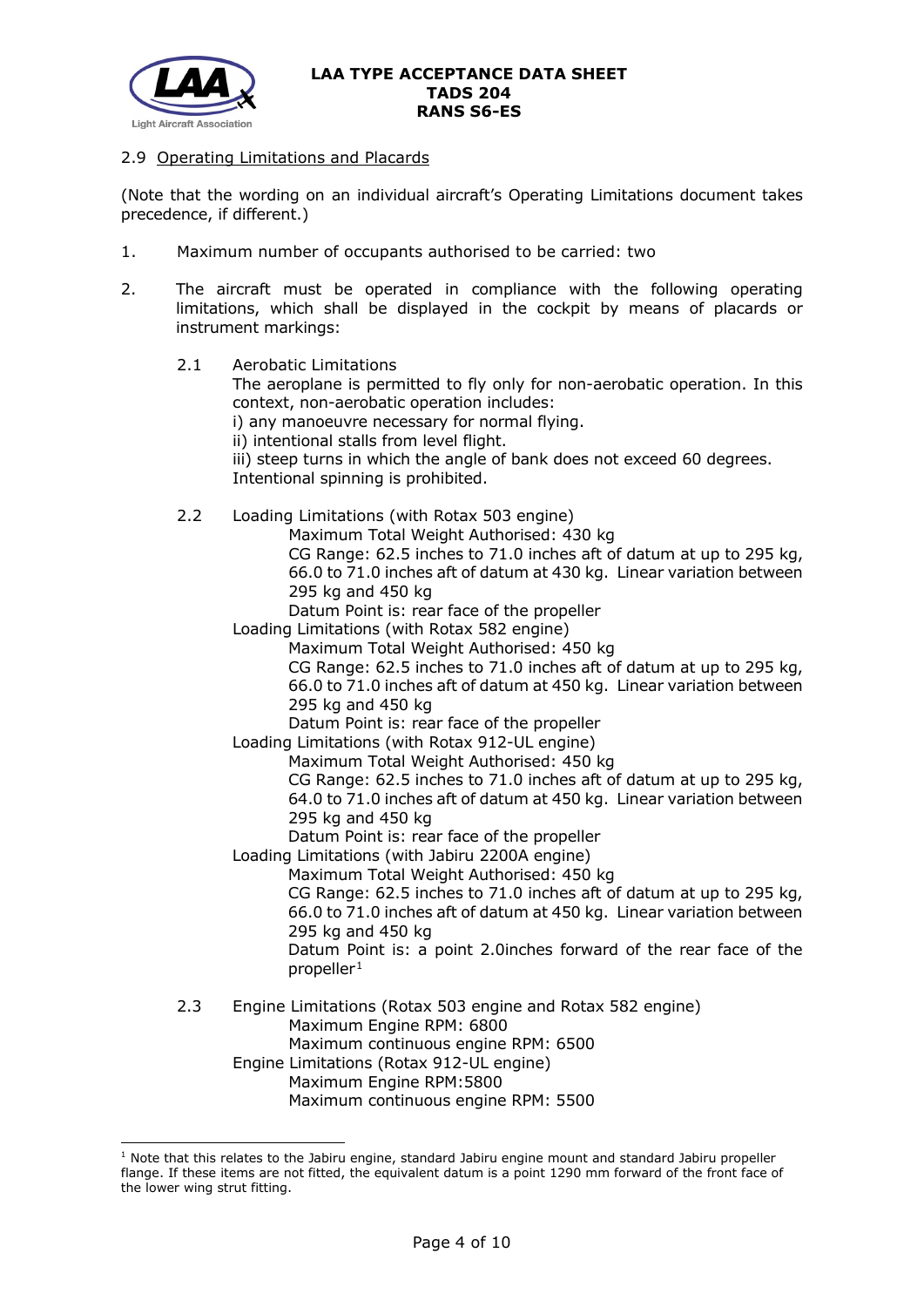

## Engine Limitations (Jabiru 2200A engine) Maximum Engine RPM: 3300

2.4 Airspeed Limitations

Maximum indicated airspeed: 110 mph Maximum indicated airspeed, flaps extended: 80 mph

2.5 Other Limitations The aircraft shall be flown by day and under Visual Flight Rules only. Smoking in the aircraft is prohibited.

Additional Placards:

"Occupant Warning - This Aircraft has not been Certificated to an International Requirement"

A fireproof identification plate must be fitted to fuselage, engraved or stamped with aircraft's registration letters.

As a microlight aircraft, additional microlight weight placard must be fitted as described in [TL2.11](http://mar2013.lightaircraftassociation.co.uk/engineering/TechnicalLeaflets/Operating%20An%20Aircraft/TL%202.11%20Placards%20and%20Labels.pdf) regarding empty weight and payload.

## 2.10 Maximum permitted empty weight

| Model      | Engine       | Max empty weight |
|------------|--------------|------------------|
| Rans S6-ES | Rotax 503    | 243 kg           |
|            | Rotax 582    | 260 kg           |
|            | Rotax 912-UL | 268 kg           |
|            | Jabiru 2200A | 268 kg           |

# **Section 3 – Advice to owners, operators and inspectors**

## 3.1 Maintenance Manual

Nil. In the absence of a manufacturer's maintenance schedule for the airframe, refer to LAMS schedule. Refer to build manual for rigging instructions. For engine consult engine manufacturer's schedule.

## 3.2 Standard Options

(Subject to empty weight considerations)

Spinner Wheel pants Baggage compartment Hagar wheels/brakes Battery box installation Nosewheel or tailwheel undercarriage Elevator trim tab or bungee bias trim Single or dual wing tanks Hydraulic brakes Jabiru 2200A engine firewall-forward installation kit from ST Aviation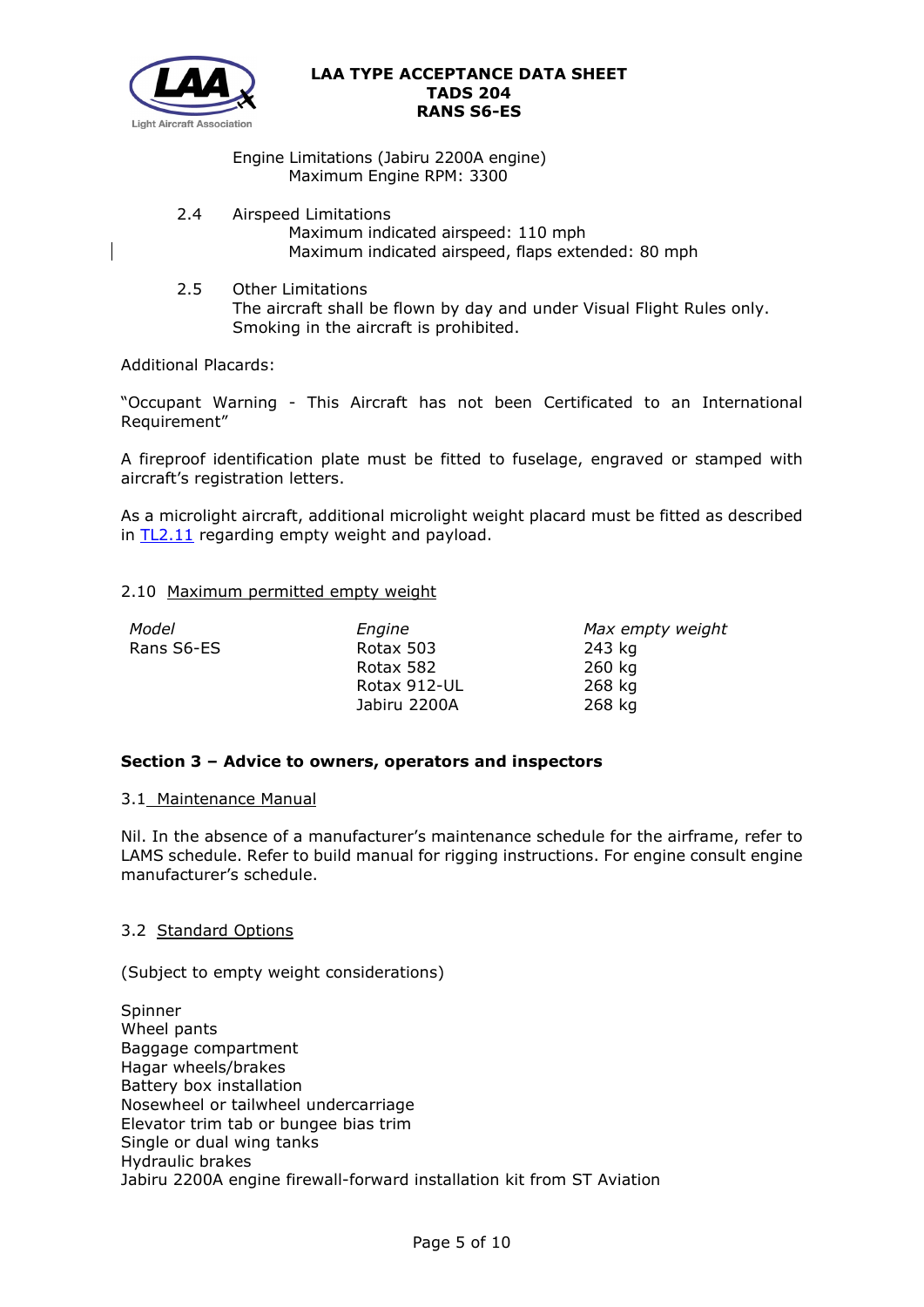

Battery box installed in rear of fuselage in accordance with current Skycraft instructions. Fuel system: single fuel cock for both tanks, two-way/off tank selector valve, or single fuel cock for each tank acceptable.

Cabin heater installation (see also Special Inspection Points below)

## 3.3 Manufacturer's Information (including Service Bulletins, Service Letters, etc)

In the absence of any over-riding LAA classification, inspections and modifications published by the manufacturer should be satisfied according to the recommendation of the manufacturer. It is the owner's responsibility to be aware of and supply such information to their Inspector.

| Ref          | Date     | Description                                    |
|--------------|----------|------------------------------------------------|
| 011790-02    | 17.01.90 | Tailplane truss - fitting problem              |
| 011790-01    | 17.01.90 | Cooling system filler cap                      |
| 012390-03    | 23.01.90 | Control linkage rod ends - safety washers      |
| 012390-04    | 23.01.90 | Negative incidence setting on tailplane        |
| 032090-01    | 02.03.90 | Elevator flutter - reinforced pushrod          |
| 092190-01    | 21.09.90 | Lock rings on tail cable turnbuckles           |
| 121590       | 15.12.90 | Reinforced G3 tail brackets                    |
| 0122690-01   | 26.12.90 | Reinforced vertical stabiliser gusset          |
| 0122690-02   | 26.12.90 | Rudder horn and rudder travel                  |
| 0101491-01   | 01.01.91 | Reinforcement of control stick torque tube     |
| 00316092-01  | 16.3.92  | Landing gear sockets - loose legs              |
| 042792-01    | 27.4.92  | Reinforced tail channel gusset - taildraggers  |
| AA101        | ??????   | Rotax 912 engine electrical schematic          |
| AA105        | 21.9.92  | Oil System Rotax 582                           |
| AA106        | 21.9.92  | Discharging battery with Rotax 912             |
| AA107        | 15.9.92  | Quartz Hobbs meter                             |
| AA108        | 11.2.92  | 912 oil temperature sender                     |
| AA109        | 04.2.93  | Aft lift strut shim                            |
| AD105        | 22.6.93  | Bellcrank gusset - possible control jam        |
| OA119        | 27.1.95  | Reinforced vertical tail spreader tube         |
| <b>AD108</b> | 24.3.95  | Gear leg solid doubler - add roll pin          |
| AA121        | 04.4.95  | Fire resistant fuel lines firewall forward     |
| AD112        | 31.7.96  | Inspect taildragger cages for cracks           |
| <b>AD114</b> | 10.1.97  | Skylight rivets                                |
| AA125        | 5.96     | Fuel cap venting                               |
| AA126        | 14.1.97  | Fuel tank position dimension wrong             |
| AA127        | 31.3.97  | Undercarriage mountings - doublers             |
| AD115        | 25.3.98  | Hegar master brake cylinders                   |
| AA133        | 19.2.98  | Rotationally moulded fuel tank expansion       |
| OA149        | 4.6.01   | Two-blade Warp Drive propellers on 100 HP 912S |
| AD126        | 22.4.02  | Engine mount for Rotax 912 engines             |
| AD128        | 26.6.02  | Aileron push pull tubes / rear lift struts     |
| <b>OA158</b> | 20.8.03  | Nose gear disconnect & shimmy damper           |
| <b>AD130</b> | 6.10.03  | Improved tail spring mount & steer horns       |
| AD134        | 18.9.06  | Tail spring breakage                           |
| AD135        | 27.9.07  | <b>CAB-TANG failure</b>                        |
| <b>OA167</b> | 14.8.08  | 1/4" Blue fule line and 1/8" blue primer line  |
| <b>OA168</b> | 23.4.09  | Fuel filter                                    |
| AD136        | 9.7.10   | Hour meter oil pressure switch leak            |
| <b>AA172</b> | 16.12.10 | Incorrect shipping of AAPQ-44 rivets           |
| AD137        | 7.2.11   | Nose gear strut inspection                     |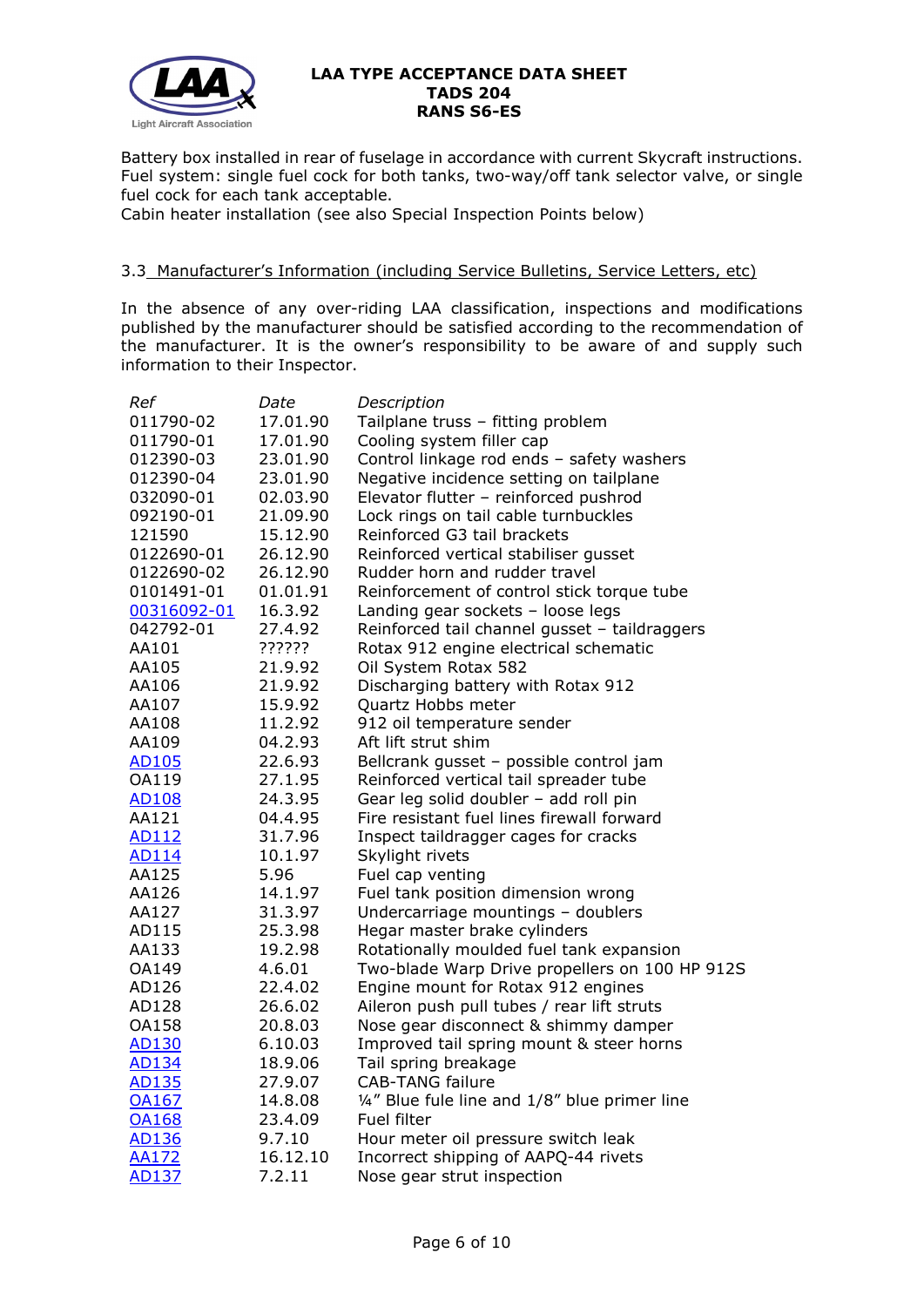

| <b>OA173</b> | 24.5.13  | Trim wire breakage                      |
|--------------|----------|-----------------------------------------|
| AA178        | 23.12.15 | Seat bottom cushion without wire pocket |
| AA179        | 8.1.16   | Incorrect sized K-1000-3 nut plate      |

# 3.4 Special Inspection Points

- With Rotax 912-UL engine option, the throttle spring on the carburettors must be adjusted so that the system does not have a strong tendency to spring to 'full throttle' when the throttle knob is released, or require a strong pull to keep it in the closed position.
- If Rotax engine fitted, appropriate Rotax 2-stroke or Rotax 912 series installation checklist to be completed (apart from flight test section) as part of final inspections prior to applying for Permit to Fly.
- If Rotax 912 engine fitted, a vapour return line must be fitted to the fuel system if unleaded Mogas fuel is to be used. This returns the excess fuel and vapour to the fuel tank. Returning it to the fuel supply pipe downstream of the tank outlet is not acceptable.
- Fabric life is limited, and strength can degrade quite rapidly under adverse conditions particularly on surfaces exposed to sunlight due to the absence of an UV blocker. Dacron covers deteriorate with time and lose their strength, particularly if the aircraft is tethered outside. The Bettsometer is standard device for assessing fabric strength.
- Rans state that fading of the colours on upper surfaces compared to those on the lower surfaces is a good indication that the fabric is nearing the end of its useful life, and recommend that the Dacron be replaced when its strength is reduced to half its original value. The 'Bettsometer' can be used to check the fabric strength whilst causing minimal damage to the fabric being tested. A Bettsometer reading of 1000grm or below is cause for closer inspection and perhaps rejection of the subject skin, replacement skins are available for all models.
- The instrument panel is a structural part of the fuselage frame, serving as a brace for the main fuselage uprights. Replacement instrument panels only acceptable if equally strong as standard panel. Some after-market alternative panels have been rejected on this basis. It is not acceptable to make cut-outs in the instrument panel to accept instruments larger than the standard size 3 1/8" diameter instruments unless specific modification approval has been obtained from LAA Engineering.
- Check bracing wire attachment tangs carefully for signs of cracking in service, particularly on tail bracing wires, see [MOD/204/012.](http://www.lightaircraftassociation.co.uk/engineering/TADs/204/MOD%20204-012.pdf)
- Several cases have been reported of cracking in the seat back frame, particularly on early examples with pull start engines. On early examples with the tailplane mounted on the fin base root rib cracks have been found at the front tailplane attachment and rudder post. Later examples have the tailplane attached to the upper fuselage longerons and are more robust in this respect.
- Maintenance of the airframe is typical of a modern tubular aluminium microlight such as a Thruster or AX3. Watch out for bent tubes, cracks in tubing and gussets, loose rivets, signs of fretting in joints (grey metal dust stains).
- In the case of a heavy landing, check particularly carefully the cantilever main undercarriage legs, early type legs have a reputation for 'yielding' slightly and taking on a set. Later legs (which are retro-fittable) are of an improved type which are more robust. You should also check the truss-type cross-beam which the undercarriage legs fit to for signs of distortion/failure and also the bolts which attach the legs to the airframe, as the bolt holes tend to wear and consequently the legs become progressively looser in their sockets, eventually leading to wheel shimmy.
- As a microlight aircraft, a noise certificate must be issued by the CAA specific to each individual aircraft built. A new noise certificate must be obtained following any change in noise output, including change to engine type, reduction gear ratio,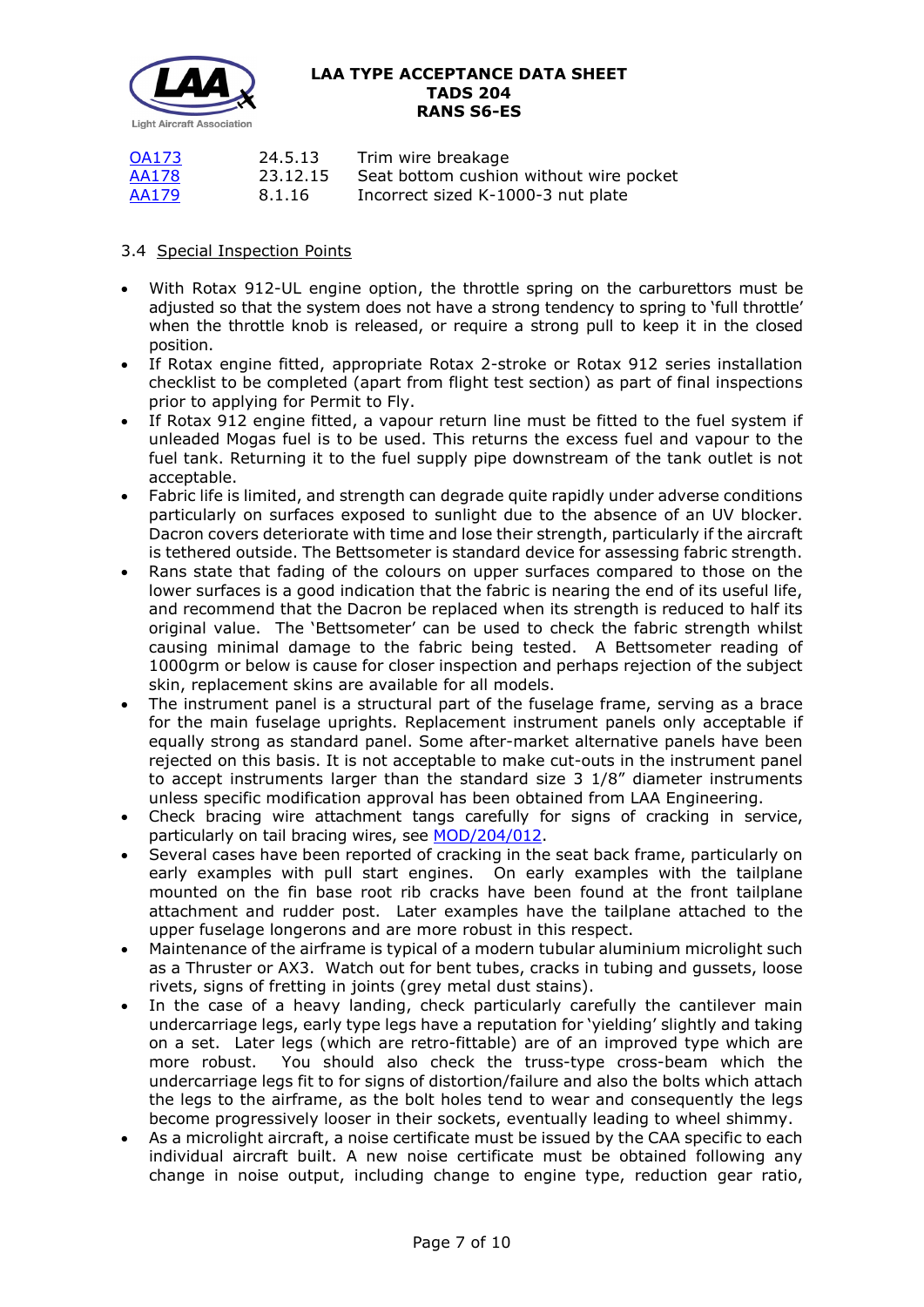

propeller type, propeller pitch setting, type of exhaust, exhaust after-muffler or intake silencer.

- Levelling datum: tube forming lower sill of cockpit door aperture.
- Cabin heater system: exhaust muffler shroud should be removed annually to enable a complete inspection for the muffler for cracks or other failures.

# 3.5 Operational Issues

The following Safety Spot articles are relevant to Rans S6 aircraft:

*Light Aviation* issue [April 2008](http://www.lightaircraftassociation.co.uk/engineering/SafetyIssues/SafetySpotApril08.pdf) *Fin tube cracking*

AIL released regarding 'under the skin' fin inspection. Cracks in the fin likely caused by overstressing during ground handling; lifting aircraft into a hanger by tailplane's leading edge.

*Light Aviation* issue [Dec 2008](http://www.lightaircraftassociation.co.uk/engineering/SafetyIssues/SafetySpotDec08.pdf) & [July 2008](http://www.lightaircraftassociation.co.uk/engineering/SafetyIssues/SafetySpotJuly08.pdf) *Ice cracking/bursting tube*

Ice expansion caused cracks in airframe tube to burst. Inspect for cracks on structures where water might collect over winter.

*Light Aviation* issue [February 2011](http://www.lightaircraftassociation.co.uk/2010/Magazine/2011/Feb/Safety_Spot.pdf) *Vapour return line issue*

Fuel vapour return found connected to a point lower than head of fuel. The return line will supply fuel to the carburettor without the ability to shut off fuel flow.

#### *Light Aviation* issue [June 2011](http://www.lightaircraftassociation.co.uk/2011/Magazine/June/safety%20spot.pdf) *Extended decent fuel starvation*

Fuel collectors from wing tanks are located at front and rear of tanks, on extended decent with low fuel, the route of the fuel is such that it can't flow up to the filter.

*Light Aviation* issue [August 2012](http://www.lightaircraftassociation.co.uk/2012/Magazine/August/safety_spot.pdf) *Kink in fuel line*

Kink in fuel line suspected to have caused engine failure after take-off. Kinks in fuel lines restrict flow effectively but act as a venturi and could cause air bubbles to form.

*Light Aviation* issue [June 2013](http://www.lightaircraftassociation.co.uk/2013/Magazine/June/safety_spot.pdf) *Oil cooler failure*

Second new installation of oil cooler on Jabiru 2200 leaked. Pipework routing adjusted to provide more support and prevent further damage.

*Light Aviation* issue [August 2014](http://www.lightaircraftassociation.co.uk/2014/Mag/Aug/Safety%20Spot.pdf) *Incorrect air filter*

Low RPM generated by Rotax 503, prop fined further and air filter changed as last resort, incorrect air filter fitted in the first case restricting air supply to engine.

*Light Aviation* issue [July 2016](http://www.lightaircraftassociation.co.uk/2016/Magazine/Jul/safety_spot.pdf) *Unseen accident damage*

Aircraft purchased damaged after accident had further unseen damage to longerons hiding under fabric coverings. Full inspections required after unusual occurrences.

Light Aviation issue [September 2016](http://www.lightaircraftassociation.co.uk/2016/Magazine/Sep/safety_spot.pdf) Fuel pump failure

Serious loss of engine power due to a Jabiru fuel pump failure. The failure being the rocker arm had dislocated from the slot in which it resided.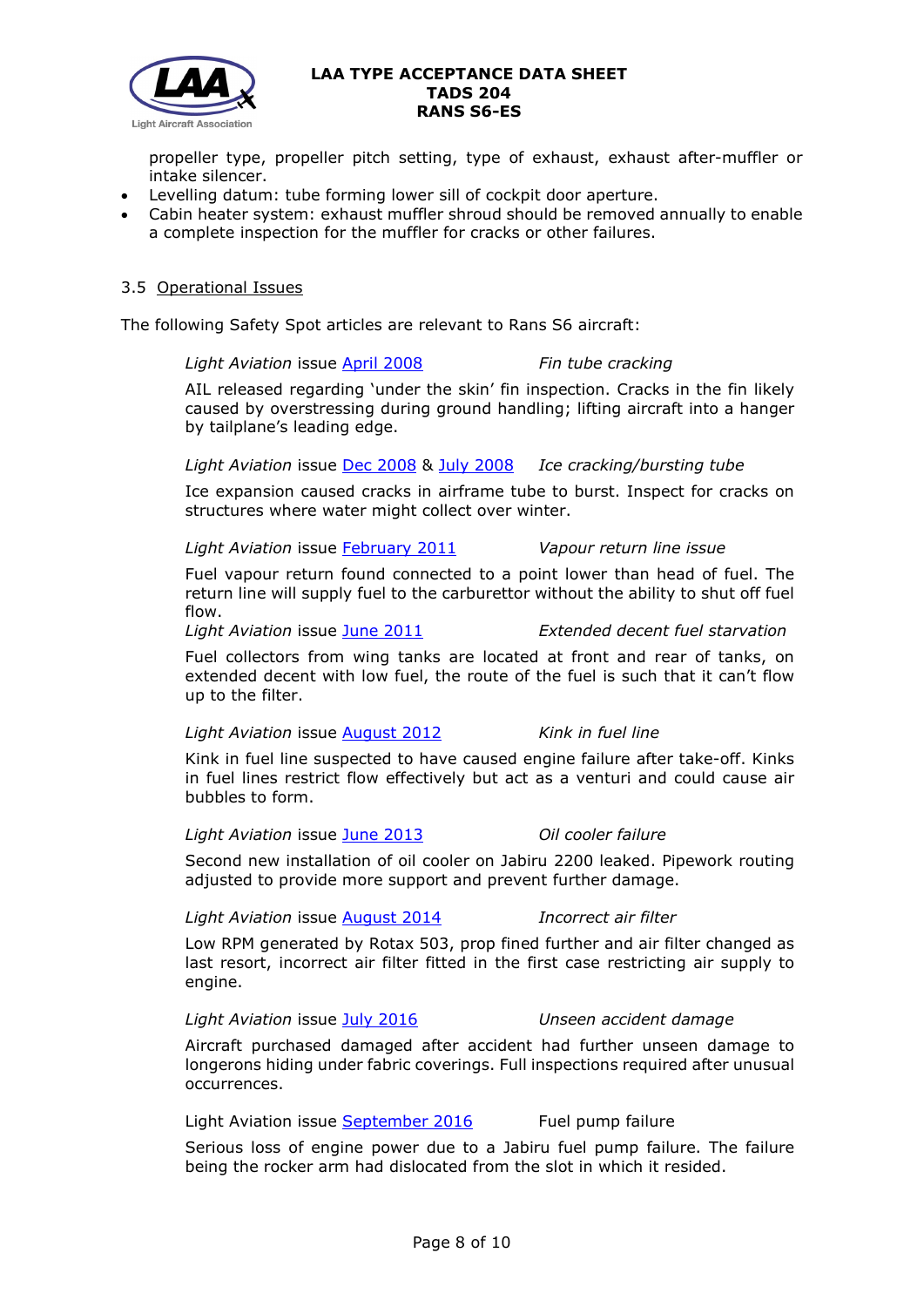

- Some examples of the Rans S6 variants have suffered from Carbon Monoxide fumes in the cockpit. With the laced joint in the fuselage bottom covering there are inevitably multiple entry routes available for exhaust smoke into the cockpit and it relies on the airflow / pressure field around the fuselage to disperse the fumes aft rather than allowing them to seep into the cockpit. It is recommended that a CO 'dead spot' type indicator is fitted to the instrument panel. Tests have shown that the human nose is not altogether reliable in identifying the very low levels of exhaust smoke concentration involved, even when pre-mixed oil and fuel is used. If problems persist in flight an extended exhaust tailpipe may solve the problem. Later models and new replacement fuselage skins have velcro flaps covering the laced fuselage joint improving the performance and reducing drafts.
- Special attention to adequacy of rate of climb with 503 engine minimum 250 ft/min at max gross weight. One example had to have max gross weight reduced below 430 Kg for performance reasons.
- With Jabiru engines, it is imperative that the cylinder head bolts and tappets are checked at 5, 10, 15 and 20 hours. Omitting this check can lead to head leaks and damage at around 25-50 hours. Have a good look around the rocker boxes and make sure oil is present and that there are no signs of overheating in the form of burnt lacquered oil. New engines with hydraulic tappets need only to have the head bolts checked.
- With Jabiru engines, encourage test pilot to work the engine quite hard to avoid glazed piston bores, vary rpm settings and do not fly at low power settings for too long.
- With any Rotax installations, to ensure future reliability you should go to some trouble to get the engine cooling properly set up and the propeller pitched correctly. This should give correct rpm whilst also avoiding excessive high EGTs which may occur not only with high throttle settings but also during the part-throttle descent when the engine is running on the 'lean part of the needle'.
- Proper co-ordinated rudder and aileron control is required, and care must be taken not to over-estimate the field performance which will be obtained using the Rotax 503 on a hot day from a short strip, especially with the aircraft fully loaded. As with any microlight, particular care is required on windy days, especially with crosswinds. The current version S6-ES, particularly when fitted with the Rotax 582, 912 or Jabiru is a significant improvement on the early models and has proven very robust in service with no real issues reported to date. The introduction of the 450 kg microlight limit has permitted later, and up-graded ESD, ESD-XL, versions to be fitted with a range of Rans options such as moulded interior kits, hydraulic brakes, Super Coyote engine cowlings etc. However, care must still be taken, particularly on Rotax 912 microlight examples, to ensure that their present maximum permitted empty weight is not exceeded.
- Flight Manual/POH. It should be noted that various unofficial documents exist that include flight manual type information and a generic RANS S6 aircraft Airplane Fight Manual has been available from the manufacturer. However different versions of the aeroplane are operated to different limitations (speeds, weights, etc) in different countries, and depending on engine model, etc. The definitive data for examples of the aircraft operating on LAA Permits to Fly is that contained on the operating limitations document associated with the Permit to Fly.
- The high-wing configuration of the Rans S6-ES is a common configuration on light aircraft and has many benefits. One of the disadvantages however is that during approaches to small, short-runway airfields, the high wing can blank the landing area during positioning turns on to the active runway. This has more of an affect when approaching into smaller airfields without a radio facility because the pilot will tend to fly over the airfield to see the wind direction and then make a series of turns to position on to the most suitable runway. It is during these manoeuvres that pilot